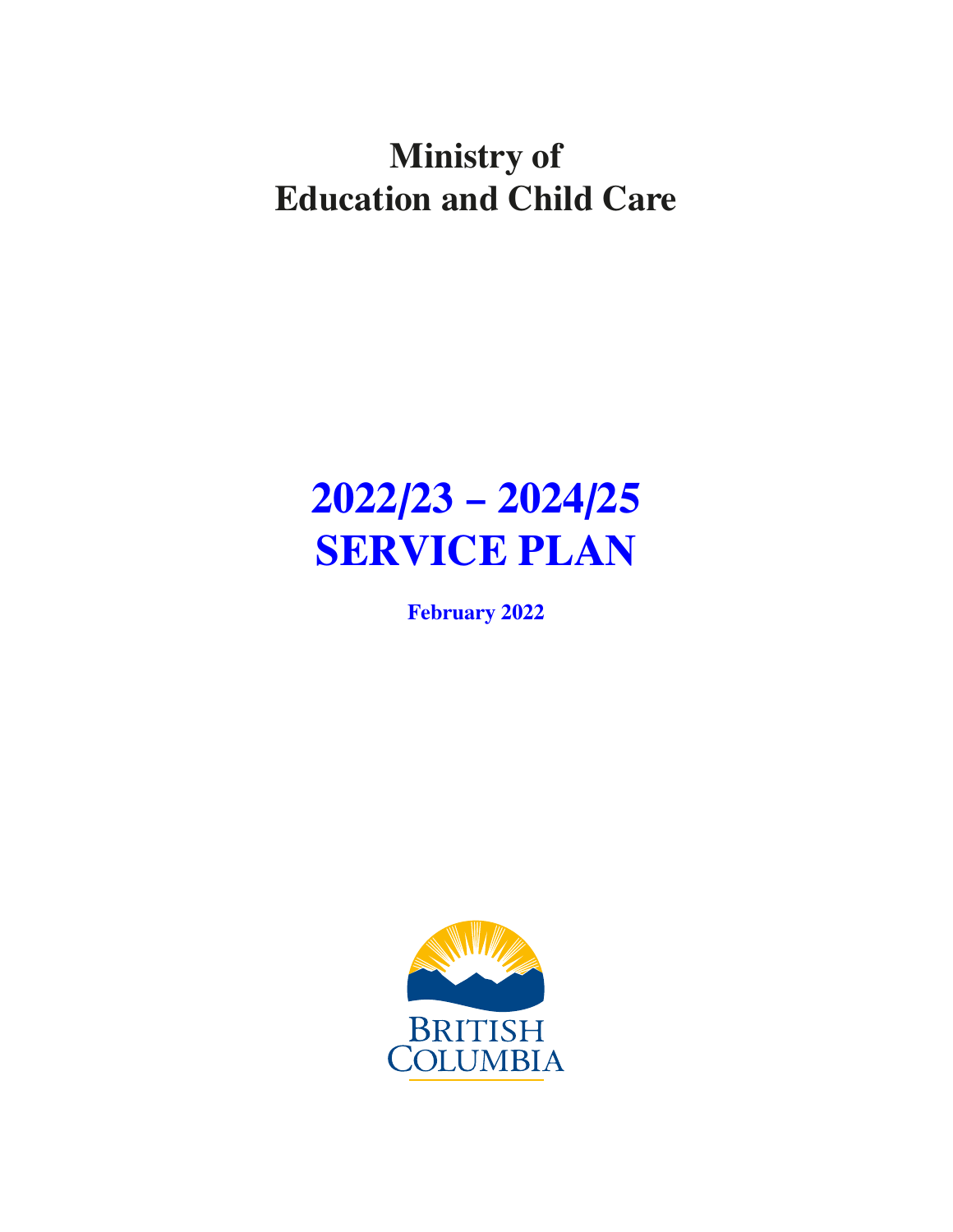For more information on the Ministry of Education and Child Care contact:

PO BOX 9179 STN PROV GOVT VICTORIA, B.C.

1-800-663-7867

Or visit our website at

[www.gov.bc.ca/bced](http://www.gov.bc.ca/bced)

Published by the Ministry of Education and Child Care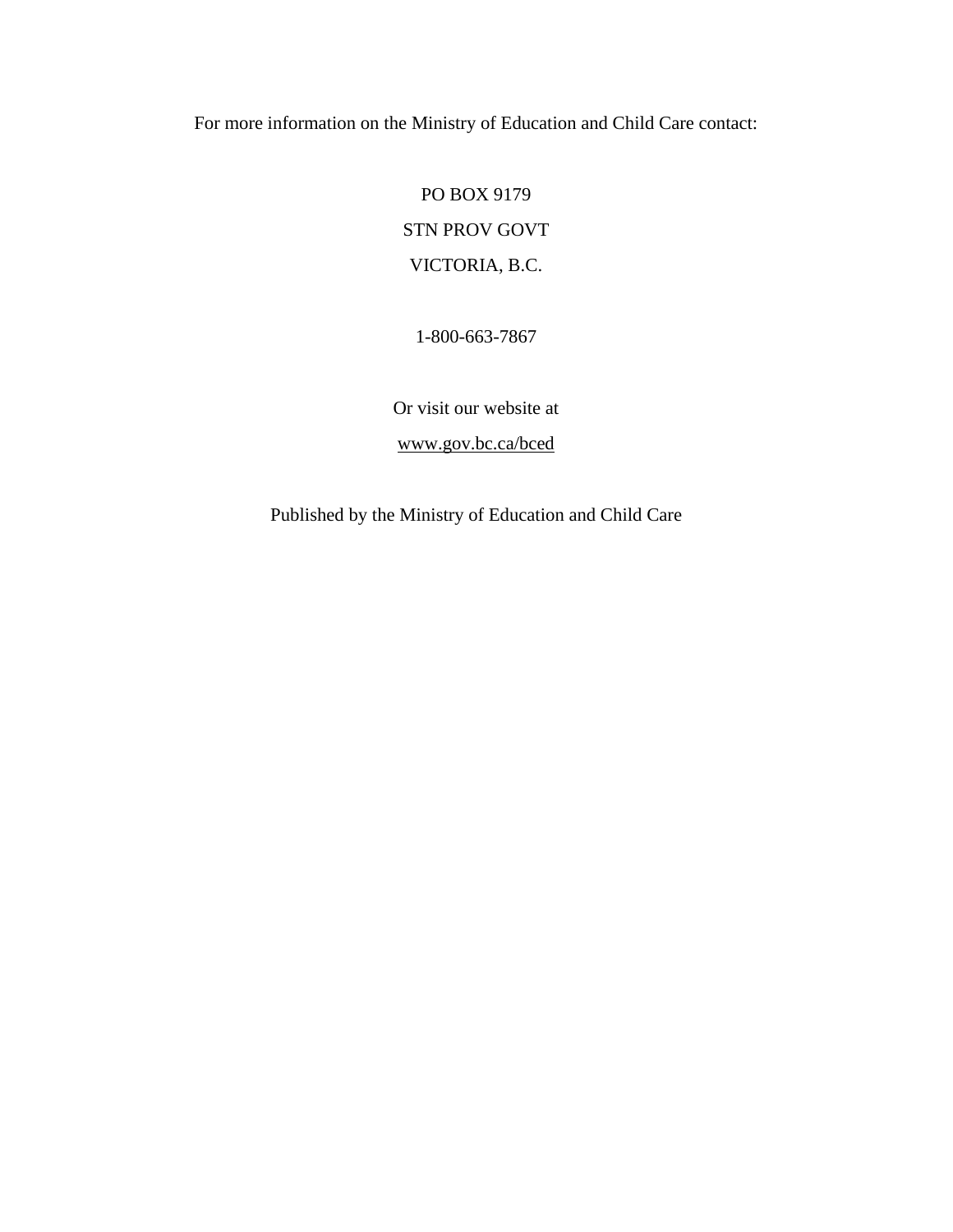## <span id="page-2-0"></span>**Minister's Accountability Statement**



The *Ministry of Education and Child Care 2022/23 – 2024/25 Service Plan* was prepared under my direction in accordance with the *Budget Transparency and Accountability Act*. I am accountable for the basis on which the plan has been prepared.

Sister Site

Honourable Jennifer Whiteside Minister of Education and Child Care February 10, 2022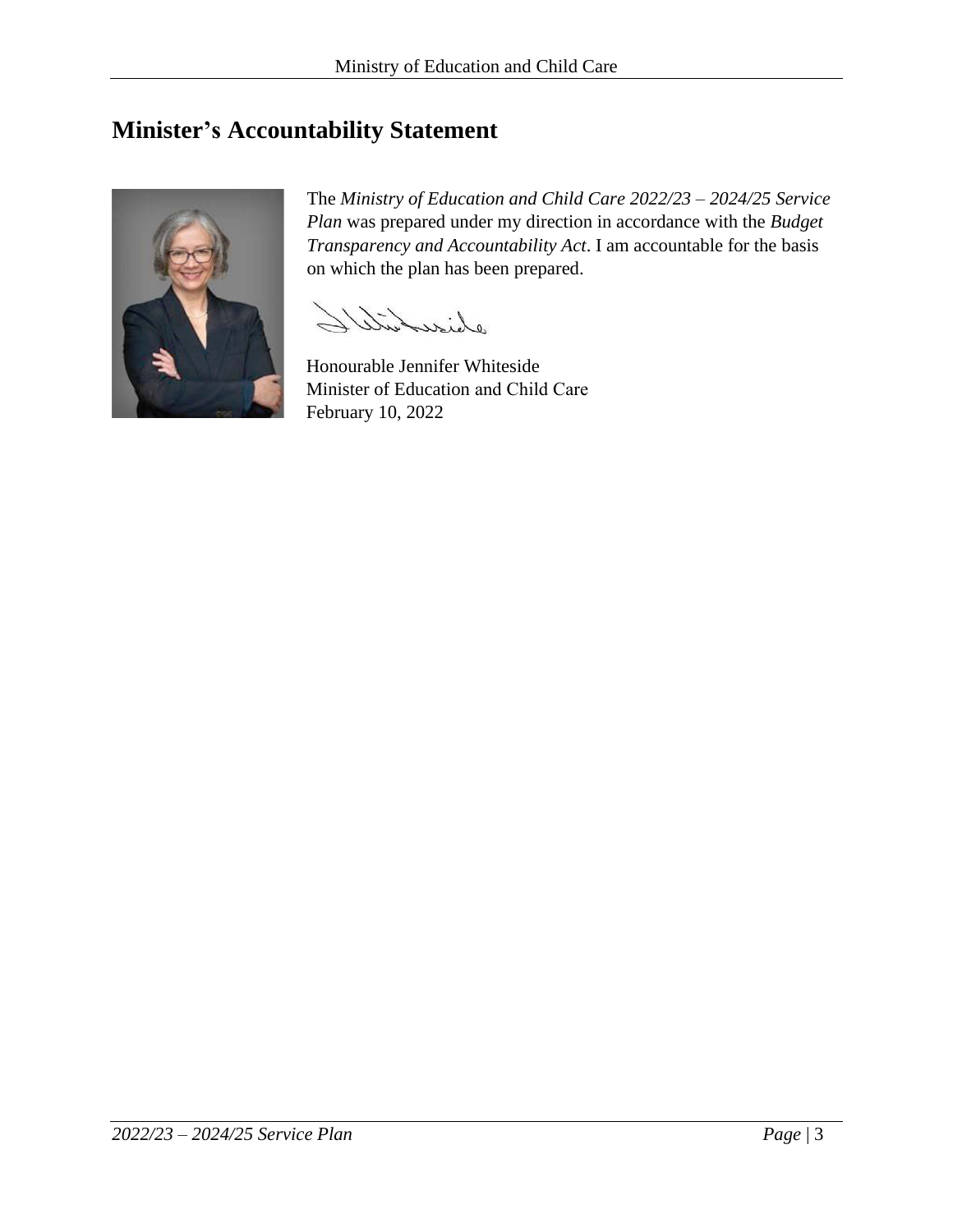## <span id="page-3-0"></span>**Minister of State for Child Care Accountability Statement**



I am the Minister of State for Child Care and under the *Balanced Budget and Ministerial Accountability Act*, I am accountable for achieving the following results for 2022/23:

a) continue to implement initiatives that support government's universal child care plan that provides affordable, accessible, inclusive and high-quality care and early learning for every child whose family wants or needs it;

b) engage with the following to inform implementation of universal and inclusive child care:

- a. all levels of government;
- b. Indigenous governing bodies and other entities representing Indigenous peoples; c. school boards, child care providers and other sector stakeholders
- c) continue to support the transfer of responsibility of child care delivery to the Ministry of Education with a goal of completing the transfer by 2023;
- d) continue to monitor the implementation of the Multilateral Early Learning and Child Care Framework agreement with the federal government;
- e) submit to Cabinet a report on the results referred to in paragraph (a) through (d) on or before March 31, 2023.

Honourable Katrina Chen Minister of State for Child Care February 10, 2022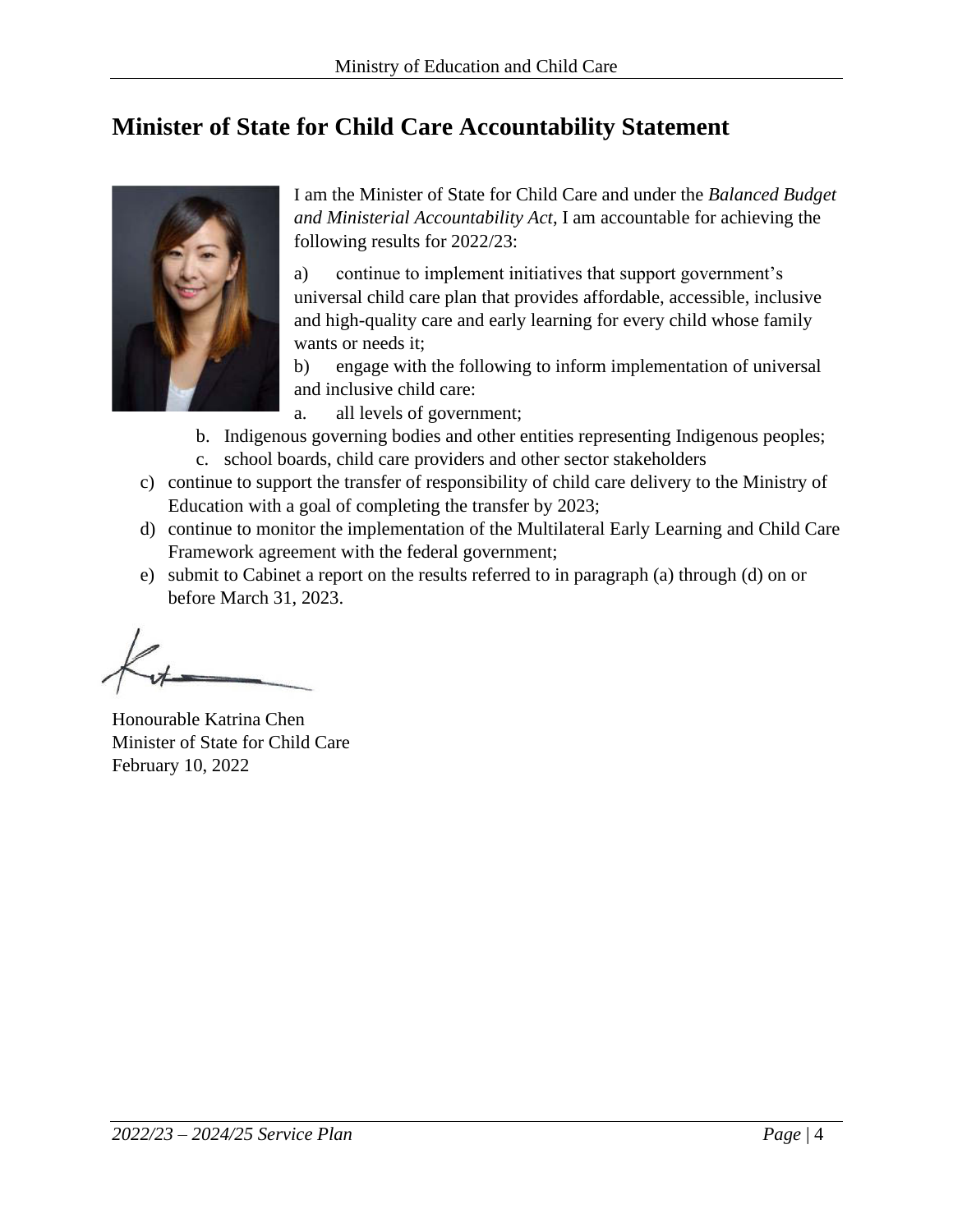## **Table of Contents**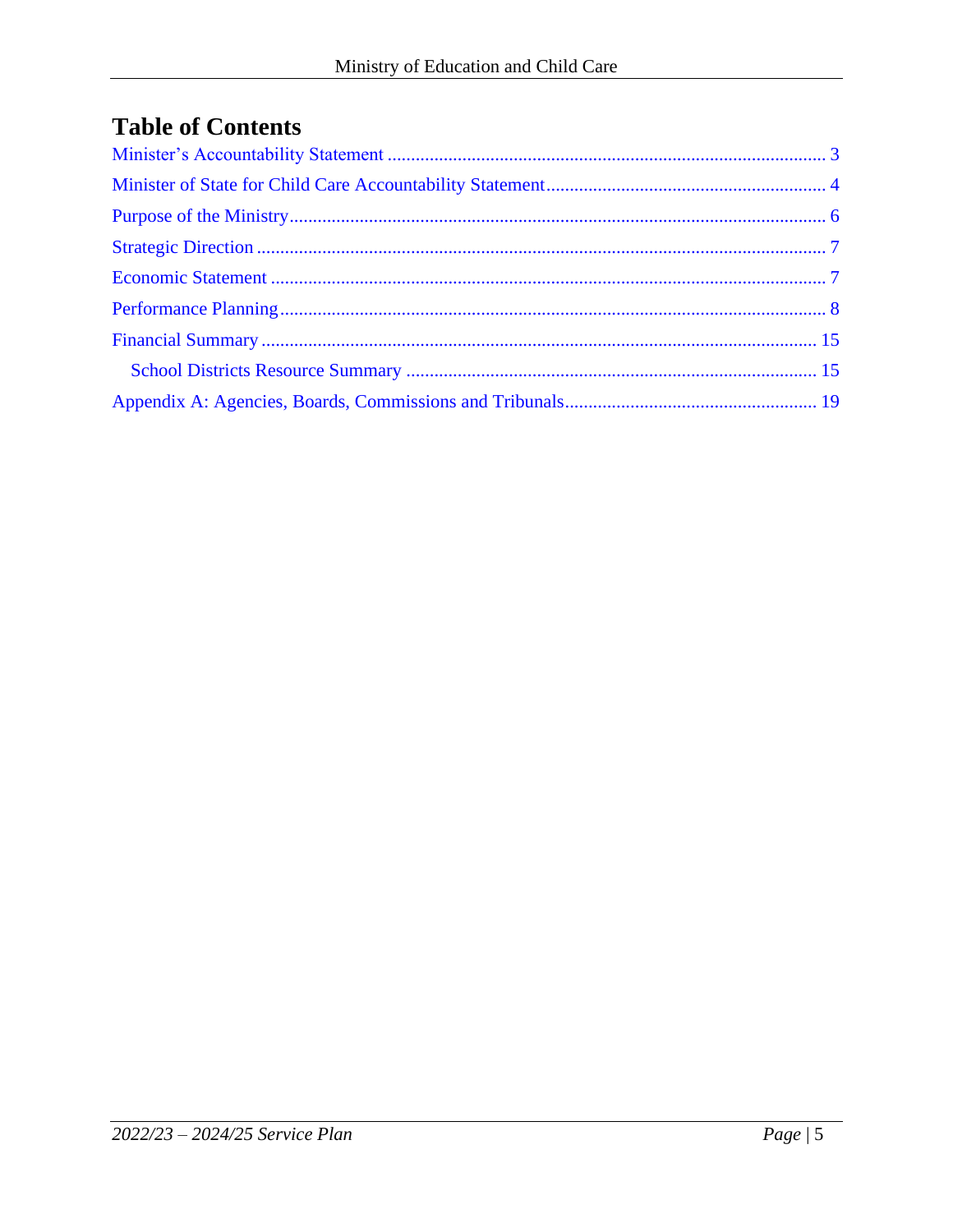## <span id="page-5-0"></span>**Purpose of the Ministry**

The province's K-12 education system is responsible for ensuring that the learning outcomes of over 665,000 students are achieved, that they acquire the knowledge and skills necessary to contribute to a healthy society, and that they participate in our democratic institutions.

By continually focusing on improving results and striving for equity of access and outcomes for all learners, the Ministry of Education (ministry) places student success and well-being at the centre of its mandate. As specified in the *[Statement of Education Policy Order](https://www2.gov.bc.ca/assets/gov/education/administration/legislation-policy/legislation/schoollaw/d/oic_128089.pdf)*, the ministry's mandate is to develop the "Educated Citizen," which is defined as the Intellectual, Human, Social, and Career Development of students. The ultimate purpose is that children achieve their individual potential and become independent adults, who have a lifelong appreciation for learning, a curiosity about the world around them, and a capacity for creative thought and expression through compassionate and empathetic worldviews.

Education and child care are the cornerstones of a thriving and equitable society. They develop students' and children's minds and help them to become critical thinkers. They allow learners to develop compassionate worldviews and consider important issues including diversity, equity, and inclusion, as foundational values of healthy communities. Education and child care also play a key role in government's commitment to putting people first and in building a sustainable economy. Affordable and accessible child care helps children to grow and develop while providing economic mobility to parents. Education prepares students and children for a successful future where they can apply their skills and knowledge in the world around them. A strong education system is a key foundation in building a clean, innovative economy.

Public education and access to affordable, culturally safe child care are critical to reconciliation. The ministry, using a distinctions-based approach with the overarching guidance of First Nations, Métis and Inuit experts, partner organizations, and government representatives, is committed to building education and inclusive, accessible, and culturally safe child care systems that supports First Nations, Métis, and Inuit students to have positive education and care experiences and achieve successful education outcomes.

As part of this commitment, the ministry is actively working on implementing the United Nations Declaration on the Rights of Indigenous Peoples, the Truth and Reconciliation Commission of Canada's Calls to Action pertaining to education, and 10 Draft Principles that Guide the Province of British Columbia's Relationship with Indigenous Peoples. In addition, the ministry works in meaningful consultation with Indigenous peoples to develop and implement an action plan under the *BC Declaration on the Rights of Indigenous Peoples Act*, and works in partnership with FNESC, First Nations and federal partners to implement the *BC Tripartite Education Agreement: Supporting First Nation Student Success*. The Ministry is also working with Indigenous peoples to create a culturally safe and supportive child care system and a distinctions-based approach to meet their unique needs.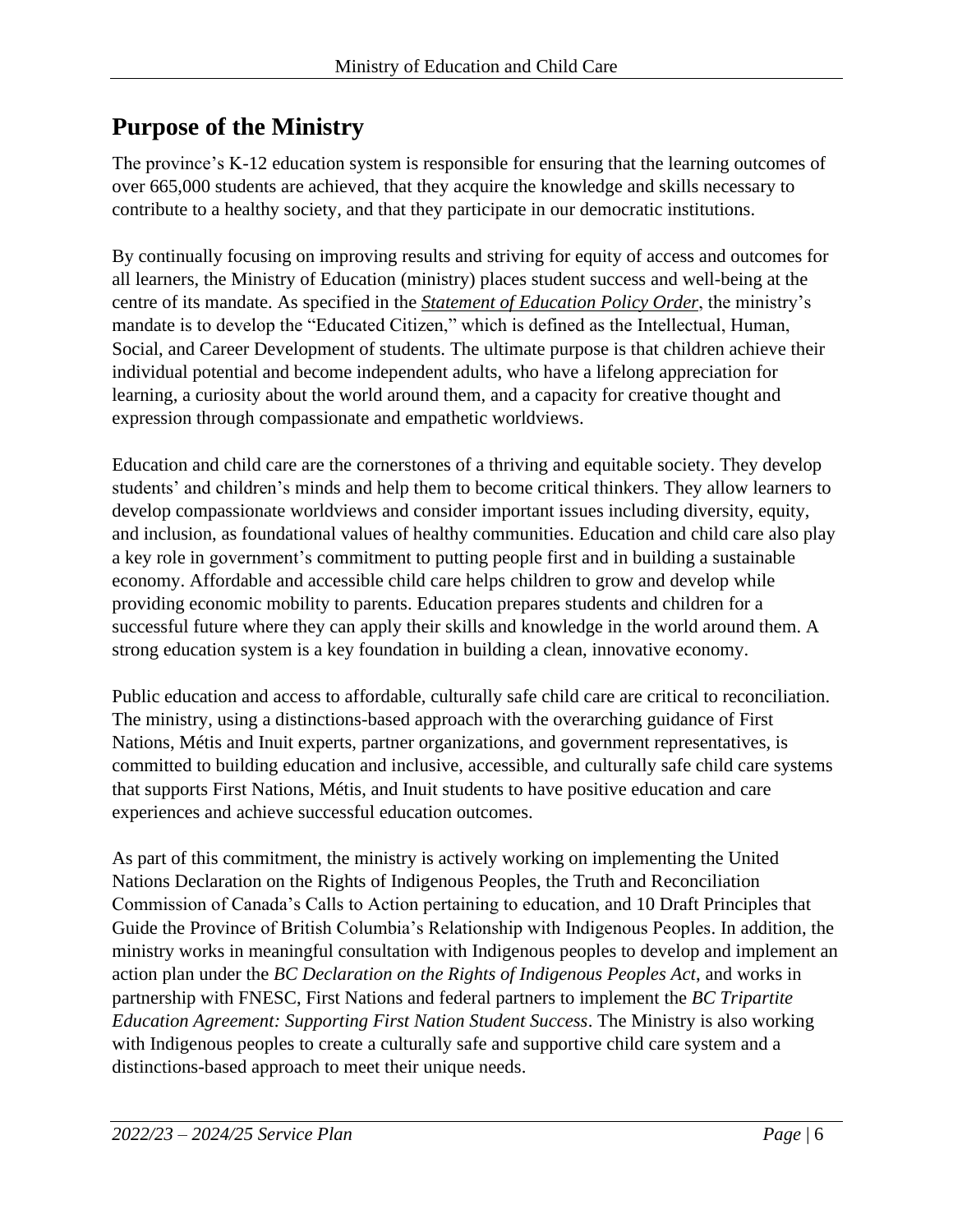The ministry's role is to provide leadership and funding to the K-12 education systems through governance, legislation, policy, and standards. The Ministry also defines broad best practices and expectations. Specific roles and responsibilities are set out under the *[School Act](http://www.bclaws.ca/civix/document/id/complete/statreg/96412_00)*, *[Independent](http://www.bclaws.ca/civix/document/id/complete/statreg/96216_01)  [School Act](http://www.bclaws.ca/civix/document/id/complete/statreg/96216_01)*, *[Teachers Act](http://www.bclaws.ca/EPLibraries/bclaws_new/document/ID/freeside/00_11019_01)*, *[First Nations Education Act](http://www.bclaws.ca/Recon/document/ID/freeside/00_07040_01)*, and accompanying regulations and orders. The ministry also provides leadership and funding to the child care sector in the same way, through governance, legislation, policy and standards under the *Child Care BC Act* and the *Child Care Subsidy Act*.

## <span id="page-6-0"></span>**Strategic Direction**

In 2022/2023, the Government of British Columbia will continue its whole-of-government response to the COVID-19 pandemic with a focus on protecting the health, social and economic well-being of British Columbians. Building on our economic, environmental, and social strengths while looking to seize opportunities to improve outcomes for all British Columbians will be an important aspect of each ministry's work as we respond to COVID-19 and recover from devastating floods and wildfires. The policies, programs and projects developed over the course of this service plan period will align with the five foundational principles established by Government in 2020: putting people first; working toward lasting and meaningful reconciliation; supporting equity and anti-racism; ensuring a better future through fighting climate change and meeting our greenhouse gas reduction targets; and supporting a strong, sustainable economy that works for everyone.

This 2022/23 service plan outlines how the Ministry of Education and Child Care will support the government's priorities including the foundational principles listed above and selected action items identified in the [November 2020 Minister's Mandate Letter.](https://news.gov.bc.ca/files/EDUC-Whiteside-mandate.pdf)

## <span id="page-6-1"></span>**Economic Statement**

B.C.'s economy has rebounded from the impacts of the COVID-19 pandemic that began in 2020, despite significant pandemic variant and climate-related events. A strong health response, high vaccination rates, increased infrastructure investments and supports for British Columbians struggling through the pandemic has helped the province rebound. While the recovery has broadened over the past year, it remains uneven with sectors like tourism, hospitality and live recreation events not including fully recovered. The path of the ongoing economic recovery in B.C. and its trading partners remains highly uncertain. However, rebuild efforts from the November 2021 floods are expected to provide some support to economic activity in the province. The Economic Forecast Council (EFC) estimates that B.C. real GDP expanded by 5.1 per cent in 2021 and expects growth of 4.2 per cent in 2022 and 2.7 per cent in 2023. Meanwhile for Canada, the EFC projects national real GDP growth of 4.1 per cent in 2022 and 2.8 per cent in 2023, following an estimated gain of 4.7 per cent in 2021. As such, B.C.'s economic growth is expected to be broadly in line with the national average in the coming years. The pandemic has increased risks to B.C.'s economic outlook, such as the emergence of further variants of concern, inflationary supply chain disruptions, extended travel restrictions, and the continued impact of the slower recovery in some sectors of the B.C. economy. Further risks include ongoing uncertainty regarding global trade policies, and lower commodity prices.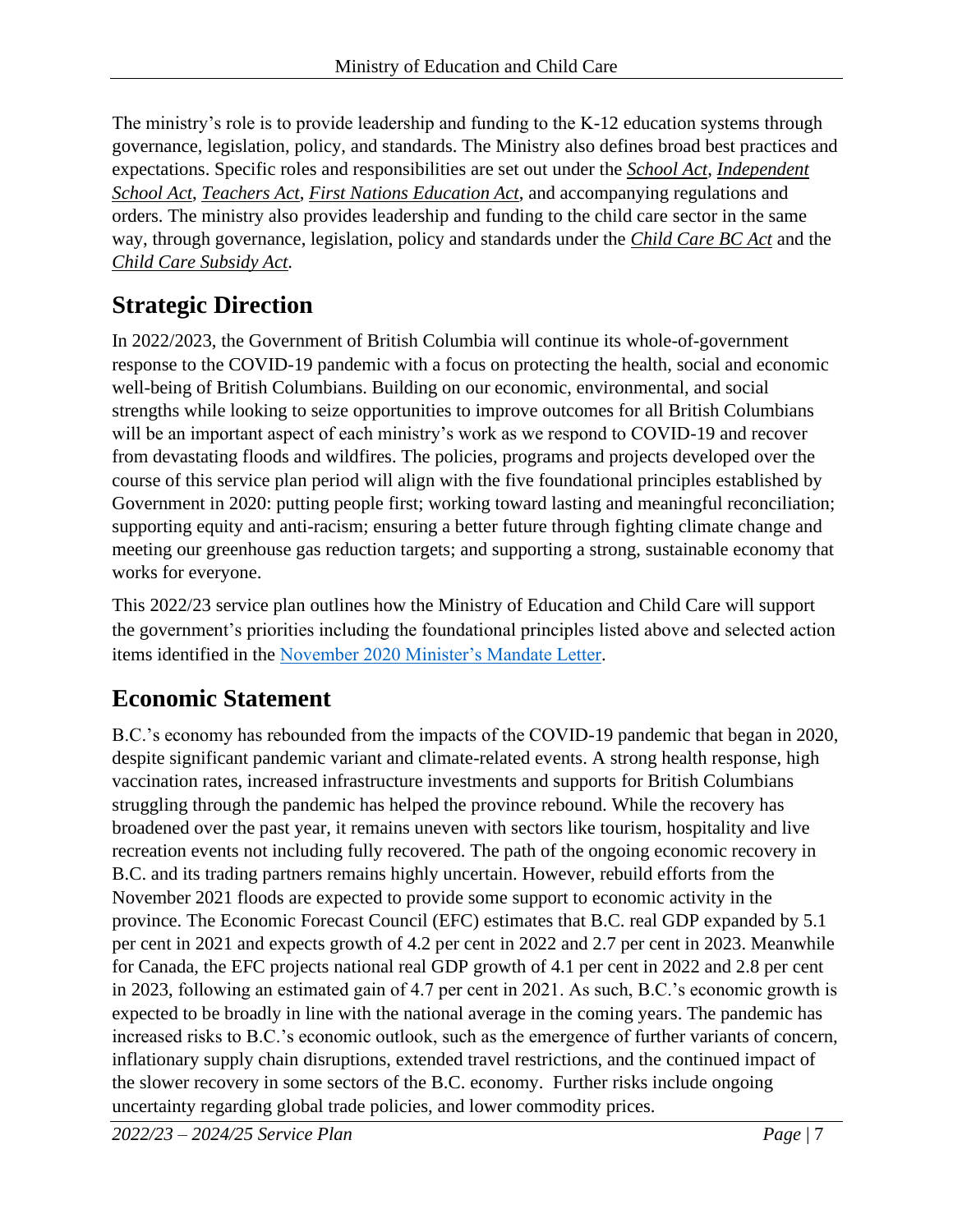## <span id="page-7-0"></span>**Performance Planning**

The ministry's 2021/22-2023/24 Service Plan has been designed to strategically align with the *[Educated Citizen mandate](https://www2.gov.bc.ca/assets/gov/education/administration/legislation-policy/legislation/schoollaw/d/oic_128089.pdf)*, the *[Policy for Student Success](https://www2.gov.bc.ca/gov/content/education-training/k-12/administration/program-management/vision-for-student-success)* and the *[Framework for Enhancing](https://www2.gov.bc.ca/assets/gov/education/administration/legislation-policy/legislation/schoollaw/e/m302-20.pdf)  [Student Learning](https://www2.gov.bc.ca/assets/gov/education/administration/legislation-policy/legislation/schoollaw/e/m302-20.pdf)*, and with the Childcare BC Plan to ensure ministry priorities stated in orders are captured in the Goals, Objectives, and related Performance Measures outlined below. Through the Policy for Student Success, the ministry aims to align its legislated mandate and vision for the education system with the work of all boards of education and independent school authorities, to ensure everyone in the education sector is working towards the same goal: student success. Through the Childcare BC Plan, the ministry aims to develop an inclusive and affordable child care system as a core service that families can rely on.

#### **Goal 1: All Students Become Educated Citizens**

The ministry continually seeks to improve outcomes and enhance education experiences for each student to prepare them in achieving their career and life goals, no matter their background, learning needs, orientation, or where they live.

#### **Objective 1.1: Support Student-Centered Learning and Improve Equity of Outcomes**

Centering learning around the student acknowledges the reality that each learner is different and so are their individual needs. It involves offering engaging learning opportunities that support student agency. High-functioning education systems engage and motivate every student to develop the set of competencies necessary for independence and lifelong learning. The ministry aims for the education system to provide inclusive and responsive learning environments: ones that recognize the value of diversity and provide equity of access, opportunity, and outcomes for all students, from early years to graduation.

#### **Key Strategies**

- In partnership with FNESC, First Nation rightsholders, Métis Nation BC and Inuit and sector partners, work to close the equity gap for First Nations, Métis, and Inuit learners through fully implementing the *Declaration on the Rights of Indigenous Peoples Act*, with specific attention to building system capacity and anti-racism. In addition, work with FNESC, First Nations and federal partners to implement the *BC Tripartite Education Agreement: Supporting First Nation Student Success*.
- Co-develop a First Nations Language policy and implementation plan with FNESC in alignment with the BC Tripartite Education Agreement commitments and the *Declaration on the Rights of Indigenous Peoples Act*.
- Develop a recruitment and retention strategy for Indigenous educators as part of the Draft Action Plan for the *Declaration on the Rights of Indigenous Peoples Act*.
- Promote equity and address racism in the education system through the development and implementation of an anti-racism action plan with IBPOC (Indigenous, Black and People of Colour) partners.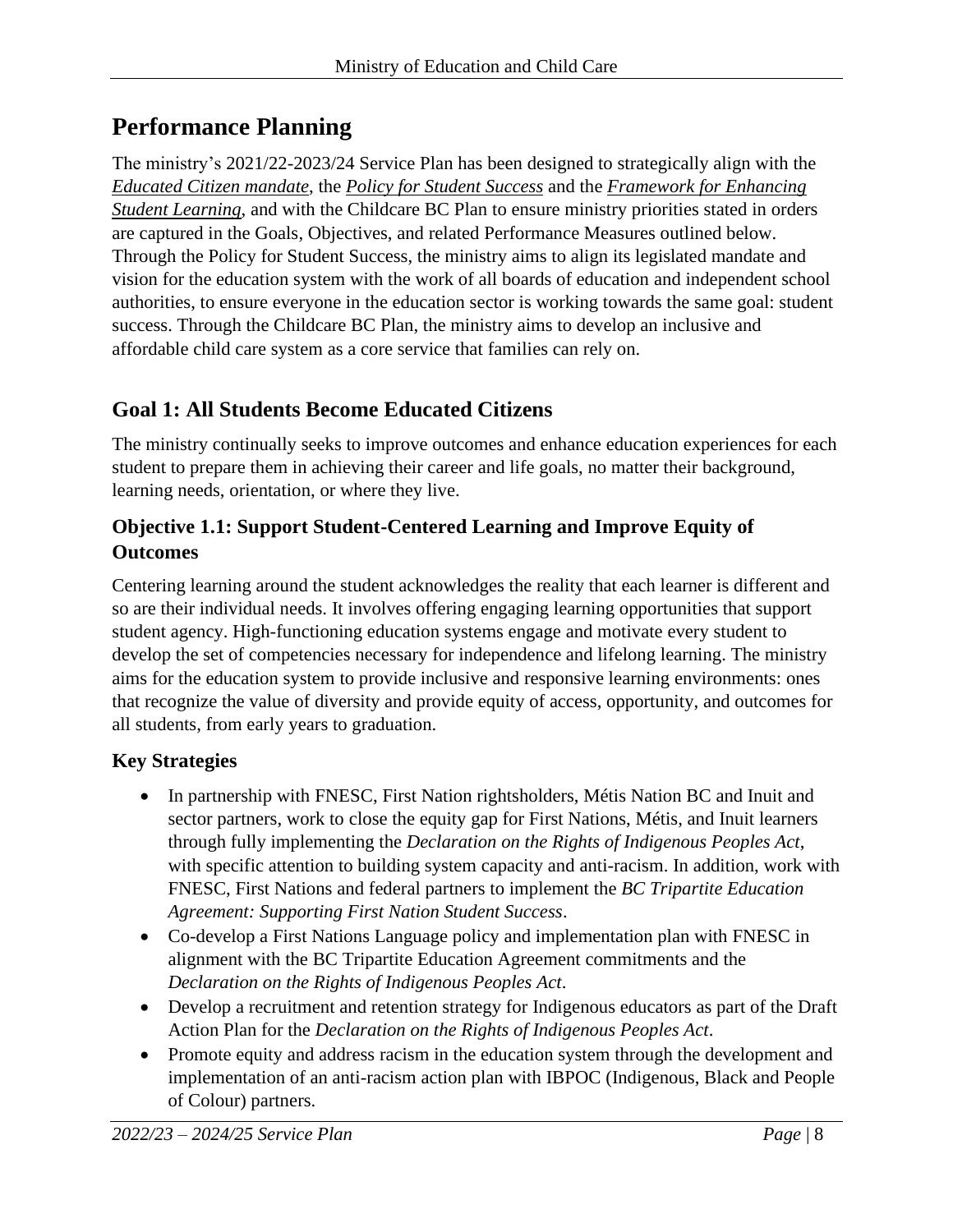- Modernize and improve online learning in BC by addressing issues of quality, equity, accountability and access for students and teachers, and promoting group interactions.
- Provide provincial operational support for the exercise of First Nations jurisdiction over education to address the inherent rights of First Nations.

| <b>Performance Measure(s)</b>                                                                                                                                                                                    | 2018/19         | 2021/22         | 2022/23       | 2023/24       | 2024/25       |
|------------------------------------------------------------------------------------------------------------------------------------------------------------------------------------------------------------------|-----------------|-----------------|---------------|---------------|---------------|
|                                                                                                                                                                                                                  | <b>Baseline</b> | <b>Forecast</b> | <b>Target</b> | <b>Target</b> | <b>Target</b> |
| 1.1 Equity in high school<br>completion rates for Indigenous<br>students, students with disabilities<br>and diverse abilities, and children<br>and youth in and from care relative<br>to all other students. $1$ | 72.4%           | $>75\%$         | $>75\%$       | $>76\%$       | $>77\%$       |

<sup>1</sup> Data source: Ministry of Education and Child Care,<https://studentsuccess.gov.bc.ca/>

#### **Linking Performance Measure to Objective**

The ministry is committed to addressing "racism of low expectations" and striving to eliminate the inequalities of outcomes for Indigenous students, students with disabilities/diverse abilities and children and youth in and from government care, to ensure each student has equitable access to educational opportunities and outcomes. This Performance Measure tracks the completion rates of these student sub-populations in comparison to students not belonging to these groups and sets future targets to reduce the achievement gap.

#### **Objective 1.2: Establish and Maintain High and Measurable Standards**

The ministry is committed to supporting students in achieving their potential and has high expectations for each learner. BC's education system provides several checkpoints at the provincial, district, and school level to ensure every student is on an individualized path to success, to identify supports and resources when needed, and to monitor overall system performance.

#### **Key Strategies**

- Provide teachers and students with access to updated learning and teaching resources, including through the new Provincial Learning Management System, to support ongoing instruction and assessment across the redesigned K-12 curriculum.
- Analyze the effects of COVID-19 on learning and develop strategies to address gaps.
- Continue to enhance ShareEdBC, an online platform for BC and Yukon educators that provides curated resources aligned with BC's curriculum, for use in their learning environments, and supports professional connections and collaboration.
- Continue to deliver reliable provincial assessments aligned with the BC curriculum at multiple points during students' K-12 pathway to monitor student outcomes across the province and evaluate the impact of existing strategies.
- Work in partnership with rightsholders and stakeholders to determine the process and timing for a curriculum review, ensuring that BC's curriculum remains up to date,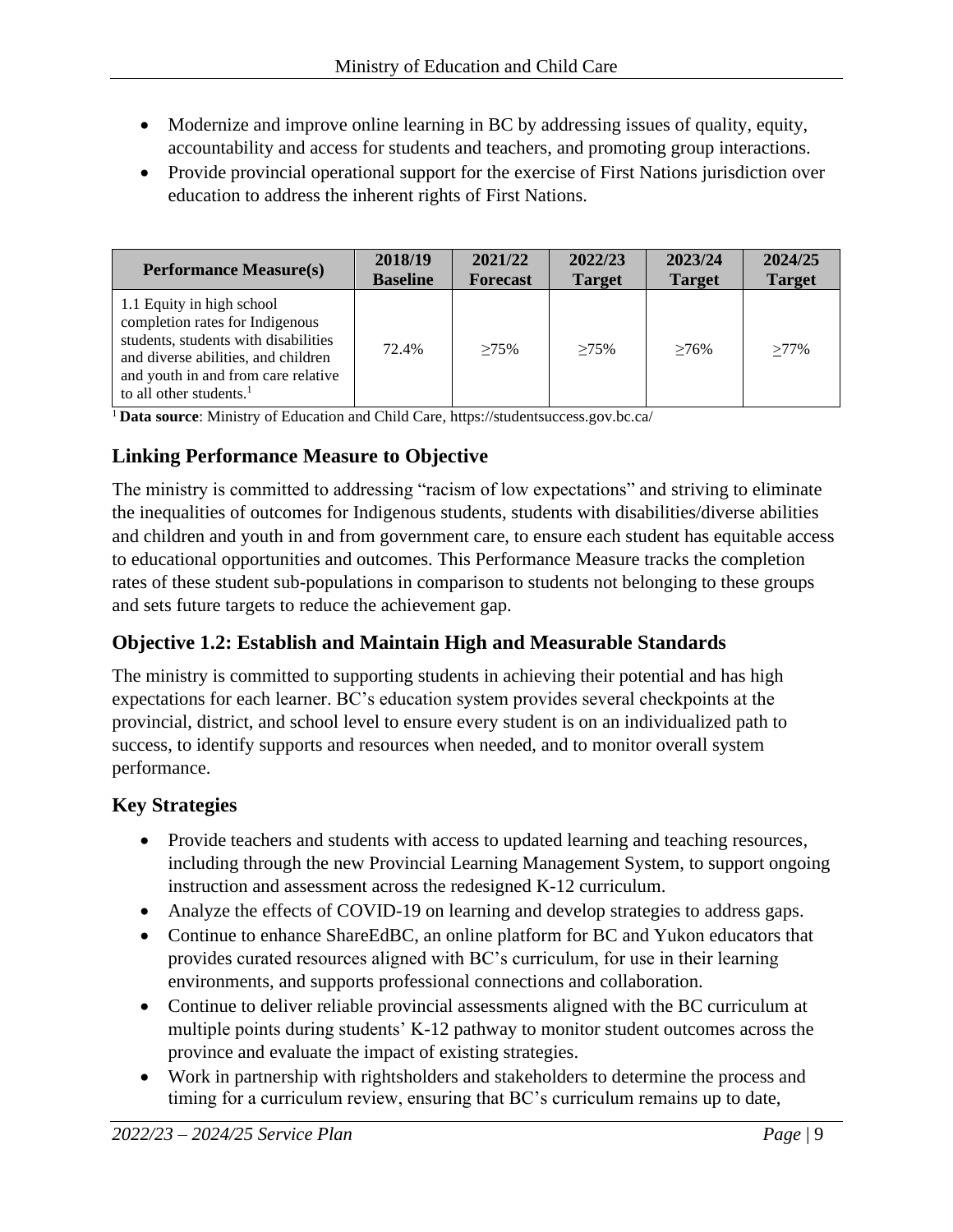| <b>Performance Measure(s)</b>                                                                                                          | 2011/12<br><b>Baseline</b> | 2021/22<br><b>Forecast</b> | 2022/23<br><b>Target</b> | 2023/24<br><b>Target</b> | 2024/25<br><b>Target</b> |
|----------------------------------------------------------------------------------------------------------------------------------------|----------------------------|----------------------------|--------------------------|--------------------------|--------------------------|
| 1.2a Percentage of non-Indigenous<br>students who complete Grade 12<br>within five years of first starting<br>Grade $8^{1,2}$          | 85%                        | $>89\%$                    | $>89\%$                  | $>89\%$                  | $>90\%$                  |
| 1.2b Percentage of Indigenous<br>students <sup>3</sup> who complete Grade 12<br>within five years of first starting<br>Grade $8^{1,2}$ | 49%                        | $>63\%$                    | $>64\%$                  | $>65\%$                  | $>67\%$                  |

prioritizes reconciliation, and continues to respond to the evolving needs of BC students and teachers.

<sup>1</sup> Data Source: Ministry of Education and Child Care, *<http://www.bced.gov.bc.ca/reporting/systemperformance/>*

<sup>2</sup> Note: Completion Rates only involve residents attending BC Public or Independent schools.

<sup>3</sup> Note: Indigenous students refer to First Nations, Métis, and Inuit students

#### **Linking Performance Measure to Objective**

The five-year completion rate indicates the percentage of students who graduate with a BC Certificate of Graduation within five years of entering Grade 8. BC's provincial curriculum and assessments ensure that students graduate from secondary school as educated citizens, with the knowledge, competencies, and skills they need to successfully transition into higher education, training, or the workforce.

#### **Discussion**

This Performance Measure has been modified from 2021/22 to separate completion rates of non-Indigenous students from Indigenous students. Line 1 of 2021/22 Performance Measure included "All Students", which included non-Indigenous Students and Indigenous Students. Current Performance Measure highlights the gap between non-Indigenous students and Indigenous students to address the "racism of low expectations" and to eliminate the inequalities of outcomes for Indigenous students.

#### **Objective 1.3: Enhance Student Preparedness for Their Future**

Because of the rapid pace of social, economic, and environmental change, there is an increasing need to provide students with the 21<sup>st</sup> century competencies necessary to successfully transition to the next stage in their lives.

#### **Key Strategies**

- Continue to implement the updated Graduation Program and monitor graduation rates to support student success.
- Work with partner ministries across government, and the Industry Training Authority, provide schools with resources and information to assist students in accessing training, work experience and other career development opportunities that will support their successful transition to post-secondary education and employment.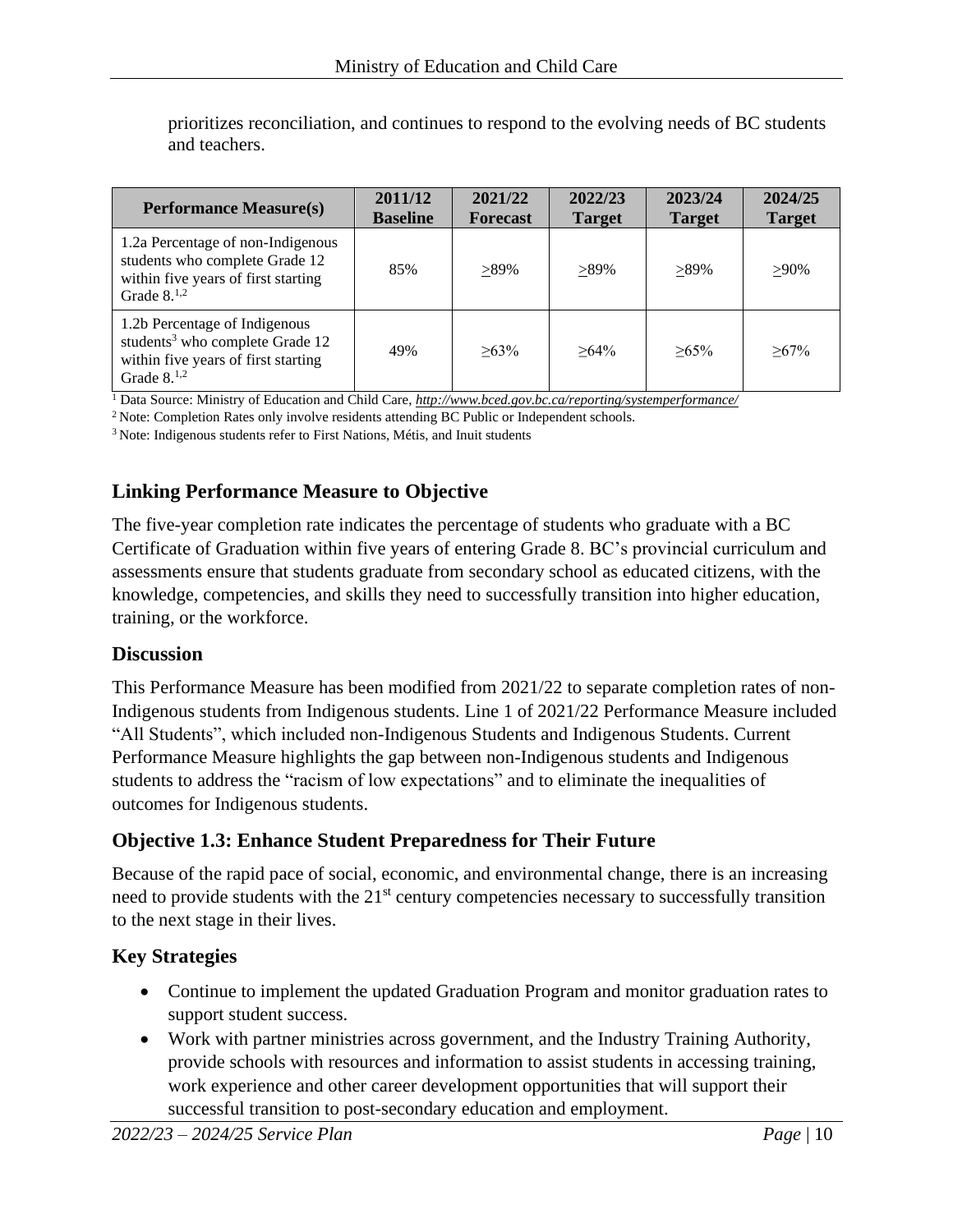- Support student transitions to post-secondary education through policies and programs, from provincial scholarships to dual credit opportunities that enable students to earn credits towards both high school graduation and a post-secondary credential.......
- Create Provincial Online Learning Schools with defined outcome measures and a thorough quality assurance review process.

| <b>Performance</b>                                                                                             | 2011/12         | 2021/22         | 2022/23       | 2023/24       | 2024/25       |
|----------------------------------------------------------------------------------------------------------------|-----------------|-----------------|---------------|---------------|---------------|
| Measure(s)                                                                                                     | <b>Baseline</b> | <b>Forecast</b> | <b>Target</b> | <b>Target</b> | <b>Target</b> |
| 1.3 Percentage of<br>students transitioning<br>to a BC post-<br>secondary institution<br>within 3 years. $1,2$ | 66%             | $>67\%$         | $>67\%$       | $>67\%$       | $>69\%$       |

<sup>1</sup> Data Source: Ministry of Education and Child Care, *<http://www.bced.gov.bc.ca/reporting/systemperformance/>*

<sup>2</sup> Note: Data on transition rates to post-secondary institutions is currently only available for post-secondary institutions in BC.

#### **Linking Performance Measure to Objective**

The ministry is committed to preparing students for lifelong learning. Entry to a post-secondary institution within three years of graduation is an indicator of the success of the system in preparing students to transitioning to higher education.

#### **Goal 2: Learning Environments Foster Healthy and Effective Learning**

Every student deserves a safe and caring environment to help them learn and develop their potential. Supporting healthy and effective learning environments is of paramount importance for the ministry. Since the beginning of the COVID-19 pandemic, the primary focus of the K-12 education sector has been the health and safety of students and staff. The ministry recognizes the crucial role school and school district staff, teachers and education leaders play in supporting student success. By focusing on tracking progress and monitoring impact, the ministry, along with the education sector, is best able to support students to grow and thrive, through the implementation of strategies and practices proven to achieve results.

#### **Objective 2.1: Implement High Yield Strategies to Support Student Growth and Achievement**

The ministry is committed to continuous improvements in the system intended to support student success. In order to implement system-wide strategies and build collective capacity to improve student outcomes and promote excellence for all learners, the ministry works closely with school districts, FNESC, First Nation rightsholders, Métis and Inuit partners, and sector stakeholders. Effective teachers and other education leaders have always been key to student success and wellbeing. Through their ability to recognize their impact and adapt their practices, based on the evidence and research, influential educators maximize their effect on student growth and achievement.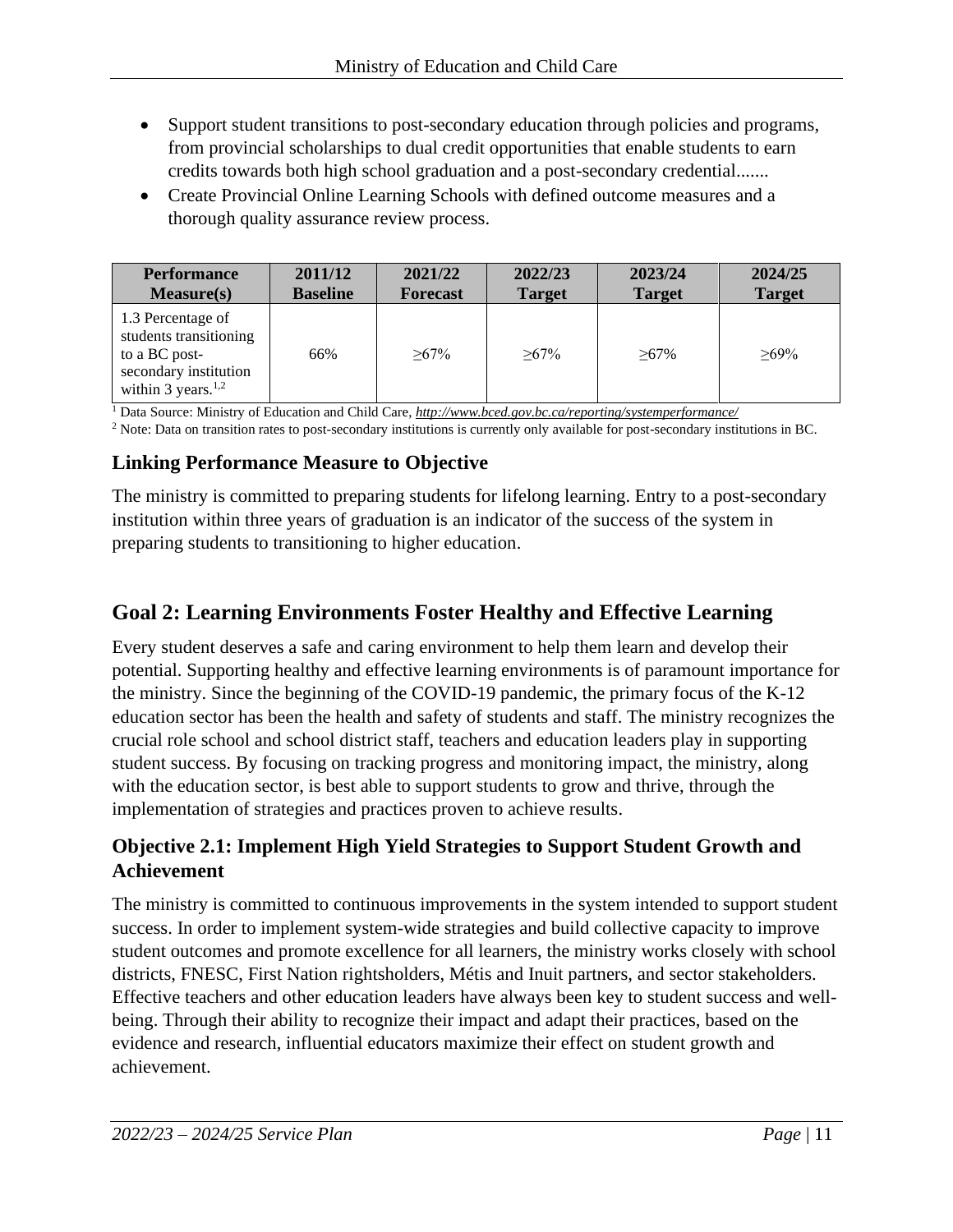#### **Key Strategies**

- Conduct qualitative and quantitative research on key factors and considerations to support student success, with an emphasis on using evidence to guide decision-making.
- Engage school districts to review local policy, governance structures, data in the How Are We Doing? report and student experiences to address systemic barriers to educational achievement for First Nations, Métis, and Inuit learners through the Equity in Action strategy.
- Refresh the approach to continuous improvement/accountability across the education system by implementing the Framework for Enhancing Student Learning to ensure all students are successful and resources are being used effectively.
- Improve access to quality early learning opportunities for young children and support transitions into the K-12 education system.

| <b>Performance Measure(s)</b>                                                                            | 2021/22         | 2022/23       | 2023/24       | 2024/25       |
|----------------------------------------------------------------------------------------------------------|-----------------|---------------|---------------|---------------|
|                                                                                                          | <b>Forecast</b> | <b>Target</b> | <b>Target</b> | <b>Target</b> |
| 2.1 Number of school districts who<br>improve their student completion<br>rate. $\overline{\phantom{a}}$ | 32              | 33            | 34            | 35            |

<sup>1</sup>Data source: Ministry of Education and Child Care [, https://studentsuccess.gov.bc.ca/.](file:///C:/Users/KRYSMITH/AppData/Local/Microsoft/Windows/INetCache/Content.Outlook/IQ8UWBOA/,%20https:/studentsuccess.gov.bc.ca/)

#### **Linking Performance Measure to Objective**

The ministry is committed to enhancing the equity of outcomes in the system and creating a system-wide focus on individual student learning, to ensure all students achieve their full potential. This Performance Measure tracks, from one school year to another, the number of school districts that increased their student completion rate. These continuous improvement efforts are implemented using data and evidence to monitor impact and inform decision-making on an ongoing basis, to best support student success.

#### **Objective 2.2: Support Student and Staff Well-Being**

For students to be able to develop and learn, they must feel physically and emotionally safe. The ministry believes in an approach where school leaders, teachers, staff, and parents/guardians all have roles to play in ensuring that students are engaged, feel a sense of belonging, and understand the importance education has in their lives. Students also need to know that adults genuinely care about their well-being. Research shows that one caring adult can make a significant difference in a student's life and increase that student's outcomes. To create this safe and effective space for students to learn, the health and well-being of professional staff in schools is also essential.

#### **Key Strategies**

• Work in partnership with public health officials, education stakeholders, First Nation rightsholders, FNESC, Métis and Inuit partners to ensure quality education is delivered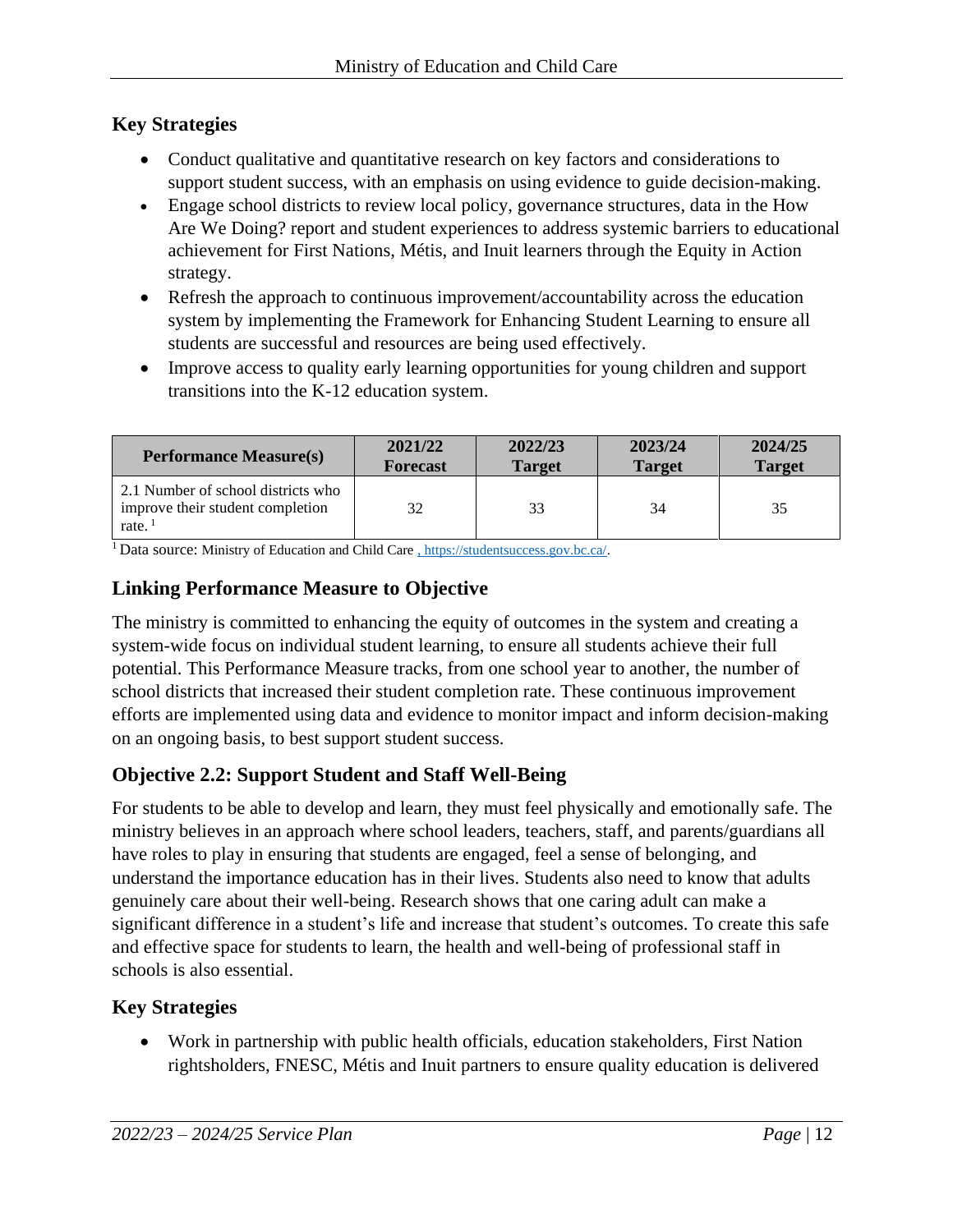safely during and after the COVID-19 pandemic through implementation and continuous improvement of the Provincial COVID-19 [Guidelines for K-12 Settings.](https://www2.gov.bc.ca/assets/gov/education/administration/kindergarten-to-grade-12/safe-caring-orderly/k-12-covid-19-health-safety-guidlines.pdf)

- Implement the three elements of the Mental Health in Schools Strategy, Compassionate Systems Leadership, Capacity Building and Mental Health in the Classroom to provide a vision and pathway for mental health in the BC K-12 education system
- Work with the Ministry of Agriculture and Food to develop a plan which, if approved, will support local school meal programs in school districts, based on district data and priorities and integrating locally grown food through Feed BC.
- Engage stakeholders to determine gaps in the provision of classroom supplies and how a supplies program may support the most vulnerable students.
- Maintain existing school facilities through routine capital programs to facilitate positive student outcomes.
- Expand access to the Playground Equipment Program to more schools and communities across the province.
- Continue to build and improve schools across the province, ensuring that capital funding is allocated to deliver safe, modern and inspiring learning environments.

| <b>Performance Measure(s)</b>                                                                                                            | 2018/19<br><b>Baseline</b> | 2021/22<br><b>Forecast</b> | 2022/23<br><b>Target</b> | 2023/24<br><b>Target</b> | 2024/25<br><b>Target</b> |
|------------------------------------------------------------------------------------------------------------------------------------------|----------------------------|----------------------------|--------------------------|--------------------------|--------------------------|
| 2.2a Percentage of students in<br>Grade 4, 7 and 10 who feel<br>welcome, safe, and have a sense of<br>belonging in their school. $1$     | 66%                        | $>69\%$                    | $>70\%$                  | $>70\%$                  | $>70\%$                  |
| 2.2b Percentage of students in<br>Grade 4, 7 and 10 who feel there<br>are two adults or more at their<br>school who care about them. $1$ | 69%                        | $>74\%$                    | $>76\%$                  | $>76\%$                  | $>76\%$                  |

<sup>1</sup> Data Source: Ministry of Education and Child Care [, https://studentsuccess.gov.bc.ca/.](file:///C:/Users/KRYSMITH/AppData/Local/Microsoft/Windows/INetCache/Content.Outlook/IQ8UWBOA/,%20https:/studentsuccess.gov.bc.ca/)

#### **Linking Performance Measure to Objective**

Students who feel safe, have a strong sense of belonging, and feel that adults in their school care for them, are more engaged and more likely to move through their education program on pace. They are also more inspired to explore their individual aptitudes and interests. This Performance Measure has two sets of data, as it is more informative to have students express their perception of safety and belonging separately from their perception of adults who care about them.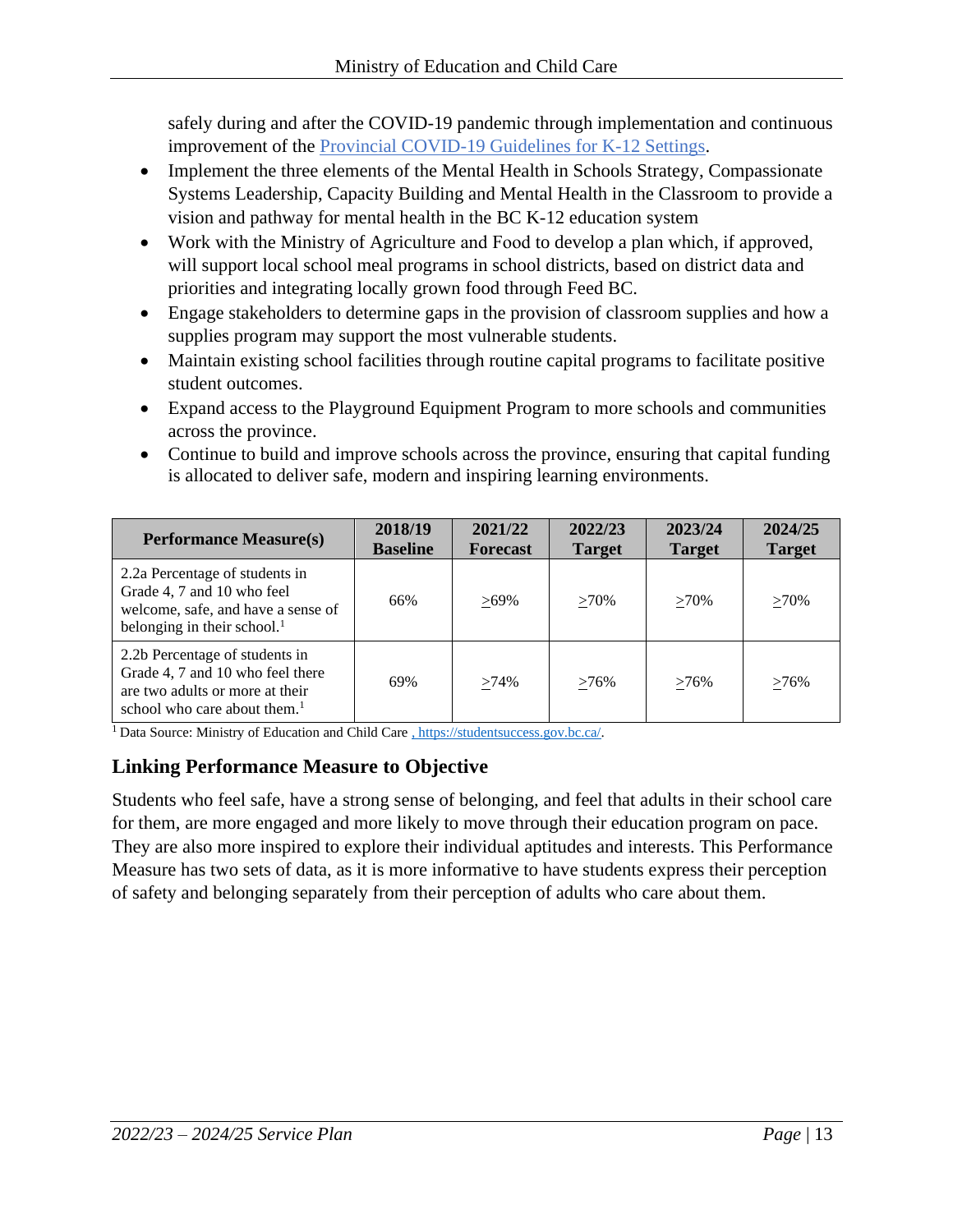#### **Goal 3: Support families and social-emotional development of children 0 – 12 years of age through access to inclusive and affordable child care.**

As part of the Childcare BC plan, child care will be integrated into the broader learning environment and responsibility for child care will transition from the Ministry of Children and Family Development to the Ministry of Education and Child Care, effective April 2022.

#### **Objective 3.1: Continue the development and implementation of a universal, inclusive child care system**

#### **Key Strategies**

- Begin implementation of six new regional offices to support the transition and alignment of child care service delivery under the Ministry of Education and Child Care.
- Develop a comprehensive child care funding model.
- Continue expansion of the \$10/day ChildCareBC sites.
- Develop a strategy to support sustainable and equitable growth of child care spaces aligned with community need, including the before and after school spaces.
- Continue the development and implementation of the Early Childhood Educators' recruitment and retention initiatives.
- Continue collaboration with the Government of Canada on the implementation of the Canada-wide Early Learning and Child Care Agreement.
- Work with First Nations, Métis, and Inuit partners to co-develop and support a distinctions-based approach to Indigenous-led child care and to create cultural safety within the child care system.
- Develop a child care inclusion strategy to better support child care providers to deliver inclusive service.

| <b>Performance Measure(s)</b>                                                                                | 2016/17         | 2021/22         | 2022/23       | 2023/24       | 2024/25       |
|--------------------------------------------------------------------------------------------------------------|-----------------|-----------------|---------------|---------------|---------------|
|                                                                                                              | <b>Baseline</b> | <b>Forecast</b> | <b>Target</b> | <b>Target</b> | <b>Target</b> |
| 3.1 Average monthly number of<br>provincially funded licensed child<br>care spaces in operation <sup>1</sup> | 108.110         | 131,000         | 135,000       | 139,000       | 143,000       |

<sup>1</sup>Data source: Child Care Operating Funding (CCOF) Program Datamart and Prototype Site data

#### **Linking Performance Measure to Objective**

The average monthly number of funded licensed child care spaces in operation measures the accessibility of child care relative to previous years, which is essential for an accessible, inclusive child care system

#### **Discussion**

The number of child care spaces in B.C. is expected to increase in future years as spaces previously funded by the provincial government become operational and the federally funded spaces from the Canada- Wide Early Learning and Child Care (CW-ELCC) spaces becoming operational.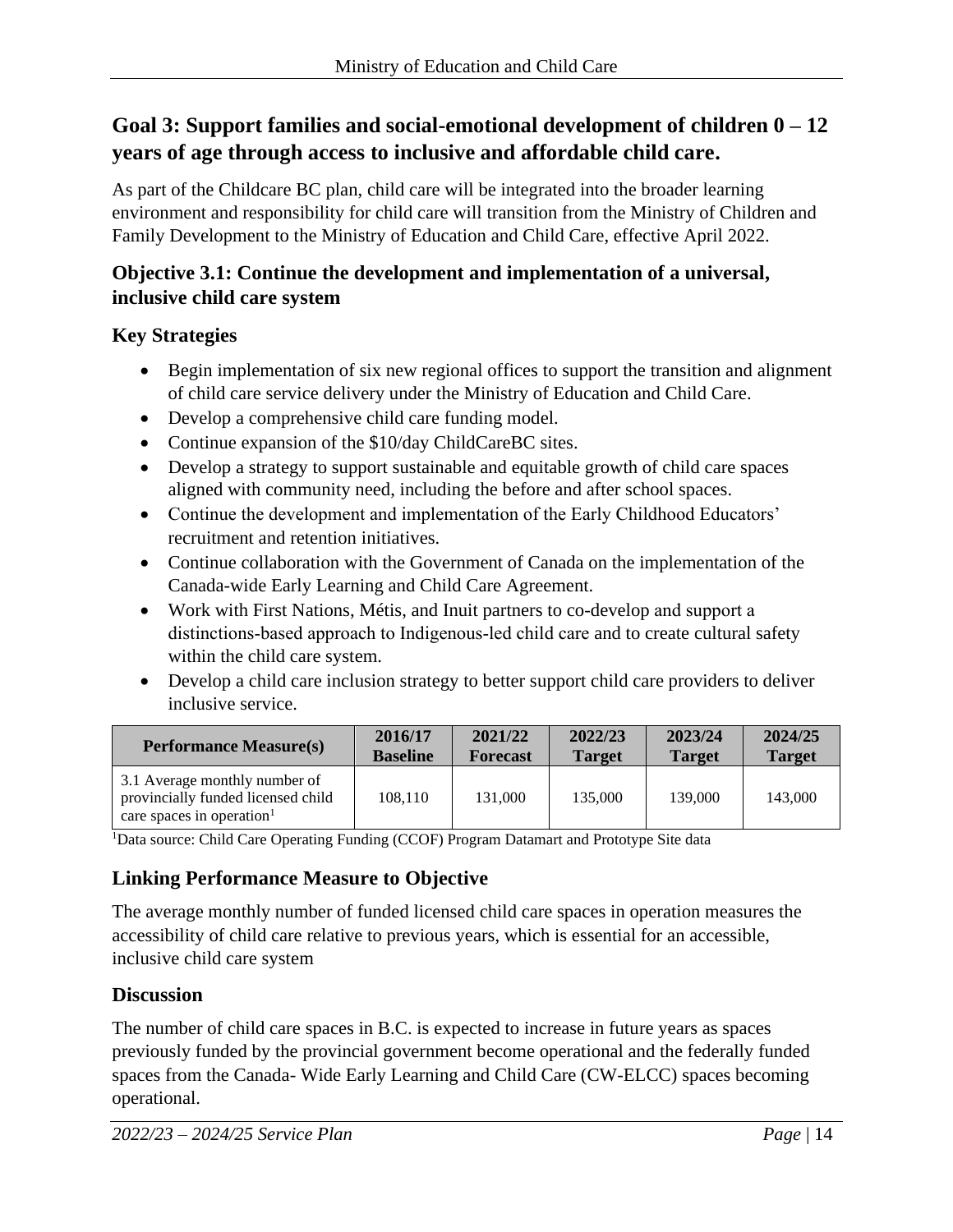## <span id="page-14-0"></span>**Financial Summary**

| <b>Core Business Area</b>                                         | 2021/22<br><b>Restated</b><br>Estimates <sup>1</sup> | 2022/23<br><b>Estimates</b> | 2023/24<br><b>Plan</b> | 2024/25<br><b>Plan</b> |  |  |  |  |
|-------------------------------------------------------------------|------------------------------------------------------|-----------------------------|------------------------|------------------------|--|--|--|--|
| <b>Operating Expenses (\$000)</b>                                 |                                                      |                             |                        |                        |  |  |  |  |
| <b>Public Schools</b>                                             | 6,514,291                                            | 6,764,001                   | 6,765,851              | 6,766,151              |  |  |  |  |
| <b>Independent Schools</b>                                        | 473,312                                              | 490,795                     | 490,795                | 490,795                |  |  |  |  |
| <b>Transfers to Other Partners</b>                                | 56,718                                               | 56,718                      | 56,718                 | 56,718                 |  |  |  |  |
| Child Care                                                        | 710,192                                              | 815,884                     | 825,030                | 859,930                |  |  |  |  |
| <b>Executive and Support Services</b>                             | 51,576                                               | 51,187                      | 51,209                 | 51,224                 |  |  |  |  |
| British Columbia Training and<br><b>Education Savings Program</b> |                                                      |                             |                        |                        |  |  |  |  |
| Special Account                                                   | 30,001                                               | 30,001                      | 30,001                 | 30,001                 |  |  |  |  |
| Teachers Act Special Account                                      | 8,540                                                | 8,863                       | 6,791                  | 6,791                  |  |  |  |  |
| <b>Total</b>                                                      | 7,844,630                                            | 8,217,449                   | 8,226,395              | 8,261,610              |  |  |  |  |
| Ministry Capital Expenditures (Consolidated Revenue Fund) (\$000) |                                                      |                             |                        |                        |  |  |  |  |
| <b>Executive and Support Services</b>                             | $\overline{2}$                                       | 3                           | 3                      | 3                      |  |  |  |  |
|                                                                   |                                                      | <b>Capital Plan (\$000)</b> |                        |                        |  |  |  |  |
| <b>Public Schools</b>                                             | 1,033,349                                            | 930.347                     | 919.060                | 796.053                |  |  |  |  |

<sup>1</sup> For comparative purposes, amounts shown for 2021/22 have been restated to be consistent with the presentation of the *2022/23 Estimates*.

\* Further information on program funding and vote recoveries is available in the [Estimates and Supplement to the](http://www.bcbudget.gov.bc.ca/)  [Estimates.](http://www.bcbudget.gov.bc.ca/)

#### <span id="page-14-1"></span>**School Districts Resource Summary**

| <b>School Districts</b>                                  | 2021/22<br><b>Forecast</b> | 2022/23<br><b>Budget</b> | 2023/24<br><b>Plan</b> | 2024/25<br><b>Plan</b> |  |  |  |
|----------------------------------------------------------|----------------------------|--------------------------|------------------------|------------------------|--|--|--|
| <b>Combined Income Statement (\$000)</b>                 |                            |                          |                        |                        |  |  |  |
| <b>Total Revenue</b>                                     | 7,582,692                  | 7,839,756                | 7,856,329              | 7,872,903              |  |  |  |
| <b>Total Expense</b>                                     | 7,483,620                  | 7,733,368                | 7.741.847              | 7.749.998              |  |  |  |
| <b>Operating Results</b>                                 | 99,072                     | 106.388                  | 114,482                | 122,905                |  |  |  |
| Gain (Loss) on sale of capital<br>assets (if applicable) | 45,332                     | 1.950                    | $\Omega$               | $\theta$               |  |  |  |
| <b>Annual Surplus (Deficit)</b>                          | 144,404                    | 108,338                  | 114,482                | 122.905                |  |  |  |

<sup>1</sup> This combined income statement includes 60 school districts. Numbers do not include the eliminating entries required to consolidate these agencies with the government reporting entity.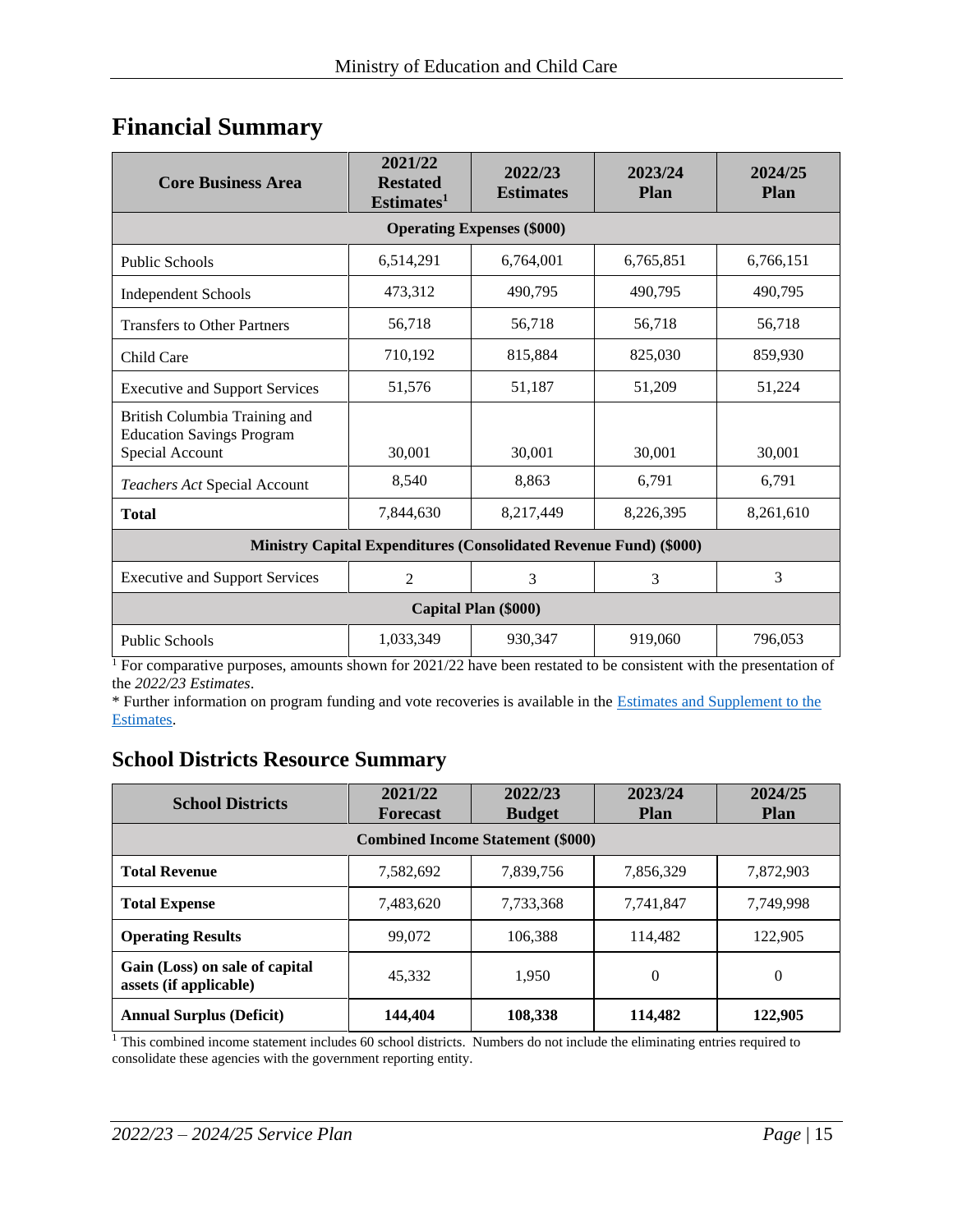#### **Capital Expenditures**

| <b>Major Capital Projects (over \$50)</b><br>million) | <b>Targeted</b><br><b>Year of</b><br><b>Completion</b> | Project<br><b>Cost to</b><br>Dec 31,<br>2021<br>\$m\$ | <b>Estimated</b><br><b>Cost to</b><br><b>Complete</b><br>\$m\$ | Approved<br>Anticipated<br><b>Total Cost (\$m)</b> |
|-------------------------------------------------------|--------------------------------------------------------|-------------------------------------------------------|----------------------------------------------------------------|----------------------------------------------------|
| <b>Centennial Secondary</b>                           | 2017                                                   | 59                                                    |                                                                | 61                                                 |

Under the ministry's Seismic Mitigation Program, School District No. 43 (Coquitlam) completed a seismic replacement of the existing Centennial Secondary with a 1,250-student-capacity school on its current site located in Coquitlam. Work continues on the demolition of the old school, construction of a Neighborhood Learning Centre, and installation of playfields and landscaping. It is estimated that the replacement school will cost \$61 million, and although being occupied since 2017, it is scheduled for final completion in 2023.

| <b>Grandview Heights Secondary</b> |  |  |
|------------------------------------|--|--|
|                                    |  |  |

Under the ministry's Expansion Program, School District No. 36 (Surrey) is building a new 1,500 student capacity secondary school in the Grandview neighbourhood in Surrey. Enrolment in this part of the Surrey School District has grown substantially in recent years, and the new school will alleviate pressures at other district secondary schools, particularly Earl Marriot Secondary and Semiahmoo Secondary, which are operating over their current capacities. The total potential budget for the new school is \$83 million. The school was occupied in September 2021, and final completion is scheduled for 2022.

| <b>New Westminster Secondary</b> | 2021 | 89 | 18 | 107 |  |
|----------------------------------|------|----|----|-----|--|
|----------------------------------|------|----|----|-----|--|

Under the ministry's Replacement Program, School District No. 40 (New Westminster) is building a replacement 1,900-student-capacity secondary school on its current site located in New Westminster. Work continues on the demolition of the old school and creation of a passive park. It is estimated that the replacement school will cost \$107 million, and it has been occupied since January 2021 and is scheduled for final completion in 2023.

| <b>Coast Salish Elementary (formerly)</b> | 2022 |  |  |
|-------------------------------------------|------|--|--|
| Sheffield Elementary)                     |      |  |  |

Under the ministry's Expansion Program, School District No. 43 (Coquitlam) is building a new 430 student capacity elementary school with a Neighborhood Learning Centre, in Coquitlam's growing Burke Mountain community. Enrolment in this part of the Coquitlam School District has grown substantially in recent years, and the new school will alleviate pressures at other district schools. The total potential budget for the new school is \$52 million, and it is scheduled for occupancy in 2022 and final completion in 2023.

| <b>Handsworth Secondary</b> | 2022 |  |  |  |
|-----------------------------|------|--|--|--|
|-----------------------------|------|--|--|--|

Under the ministry's Seismic Mitigation Program, School District No. 44 (North Vancouver) is building a replacement 1,400-student-capacity secondary school on its current site located in North Vancouver. The total potential budget for the replacement school is \$69 million, and it is scheduled for occupancy in 2022 and final completion in 2023.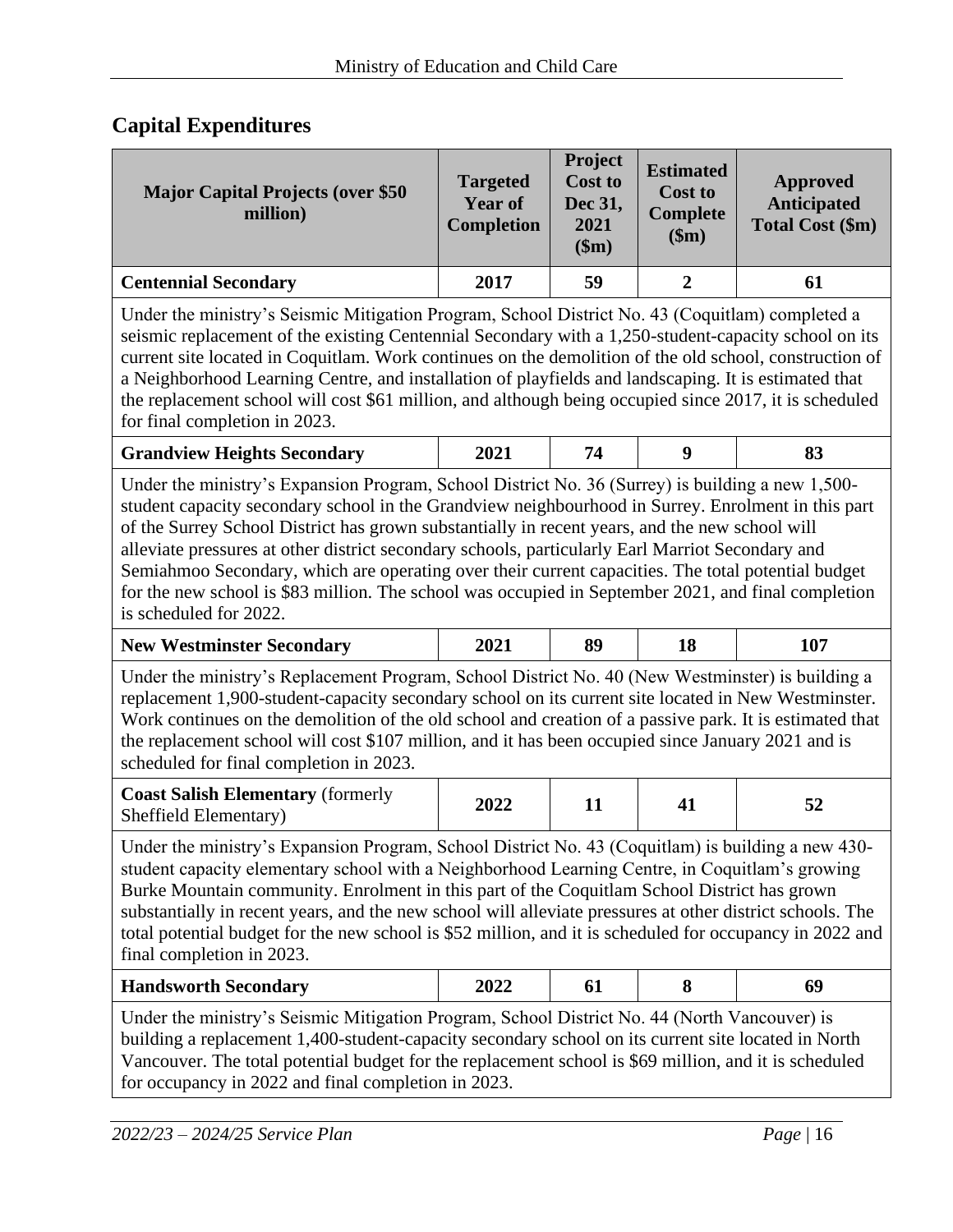| <b>Major Capital Projects (over \$50</b><br>million)                                                                                                                                                                                                                                                                                                                                                                                                                                                                                             | <b>Targeted</b><br><b>Year of</b><br><b>Completion</b> | Project<br><b>Cost to</b><br>Dec 31,<br>2021<br>\$m\$ | <b>Estimated</b><br><b>Cost to</b><br><b>Complete</b><br>\$m) | <b>Approved</b><br><b>Anticipated</b><br><b>Total Cost (\$m)</b> |
|--------------------------------------------------------------------------------------------------------------------------------------------------------------------------------------------------------------------------------------------------------------------------------------------------------------------------------------------------------------------------------------------------------------------------------------------------------------------------------------------------------------------------------------------------|--------------------------------------------------------|-------------------------------------------------------|---------------------------------------------------------------|------------------------------------------------------------------|
| <b>Pexsisen Elementary and Centre</b><br><b>Mountain Lellum Middle</b>                                                                                                                                                                                                                                                                                                                                                                                                                                                                           | 2022                                                   | 48                                                    | 41                                                            | 89                                                               |
| Under the ministry's Expansion Program, School District No. 62 (Sooke) is building a new 500-<br>student-capacity elementary school and a 700-student-capacity middle school in Sooke's growing<br>West Langford community. Enrolment in this part of the School District has grown substantially in<br>recent years, and the new schools will alleviate pressures at other district schools. The total potential<br>budget for the new schools is \$89 million, and is the schools are scheduled for occupancy and final<br>completion in 2022. |                                                        |                                                       |                                                               |                                                                  |
| <b>Quesnel Junior School</b>                                                                                                                                                                                                                                                                                                                                                                                                                                                                                                                     | 2022                                                   | 23                                                    | 29                                                            | 52                                                               |
| Under the ministry's Replacement Program, School District No. 28 (Quesnel) is building a<br>replacement 550- student-capacity senior middle on its current site located in Quesnel. It is estimated<br>that the replacement school will cost \$52 million, and it is scheduled for occupancy and final<br>completion in 2022.                                                                                                                                                                                                                    |                                                        |                                                       |                                                               |                                                                  |
| Stitó:s Lá:lém totí:lt Elementary<br><b>Middle</b>                                                                                                                                                                                                                                                                                                                                                                                                                                                                                               | 2022                                                   | 36                                                    | 18                                                            | 54                                                               |
| Under the ministry's Expansion Program, School District No. 33 (Chilliwack) is building a new 930-<br>student capacity elementary-middle school in Chilliwack's growing South Side community.<br>Enrolment in this part of the Chilliwack School District has grown substantially in recent years, and<br>the new school will alleviate pressures at other district schools. The total potential budget for the new<br>school is \$54 million, and it is scheduled for occupancy in 2022 and final completion in 2023.                           |                                                        |                                                       |                                                               |                                                                  |
| <b>Burnaby North Secondary</b>                                                                                                                                                                                                                                                                                                                                                                                                                                                                                                                   | 2023                                                   | 41                                                    | 67                                                            | 108                                                              |
| Under the ministry's Seismic Mitigation Program, School District No. 41 (Burnaby) is building a<br>replacement 1,800-student-capacity secondary school on its current site located in Burnaby North.<br>The total potential budget for the replacement school is \$108 million, is scheduled for occupancy and<br>final completion in 2023.                                                                                                                                                                                                      |                                                        |                                                       |                                                               |                                                                  |
| <b>Eric Hamber Secondary</b>                                                                                                                                                                                                                                                                                                                                                                                                                                                                                                                     | 2023                                                   | 28                                                    | 78                                                            | 106                                                              |
| Under the ministry's Seismic Mitigation Program, School District No. 39 (Vancouver) is building a<br>replacement 1,700-student-capacity secondary school on its current site located in Vancouver. The<br>total potential budget for the replacement school is \$106 million, and it is scheduled for occupancy<br>and final completion in 2023.                                                                                                                                                                                                 |                                                        |                                                       |                                                               |                                                                  |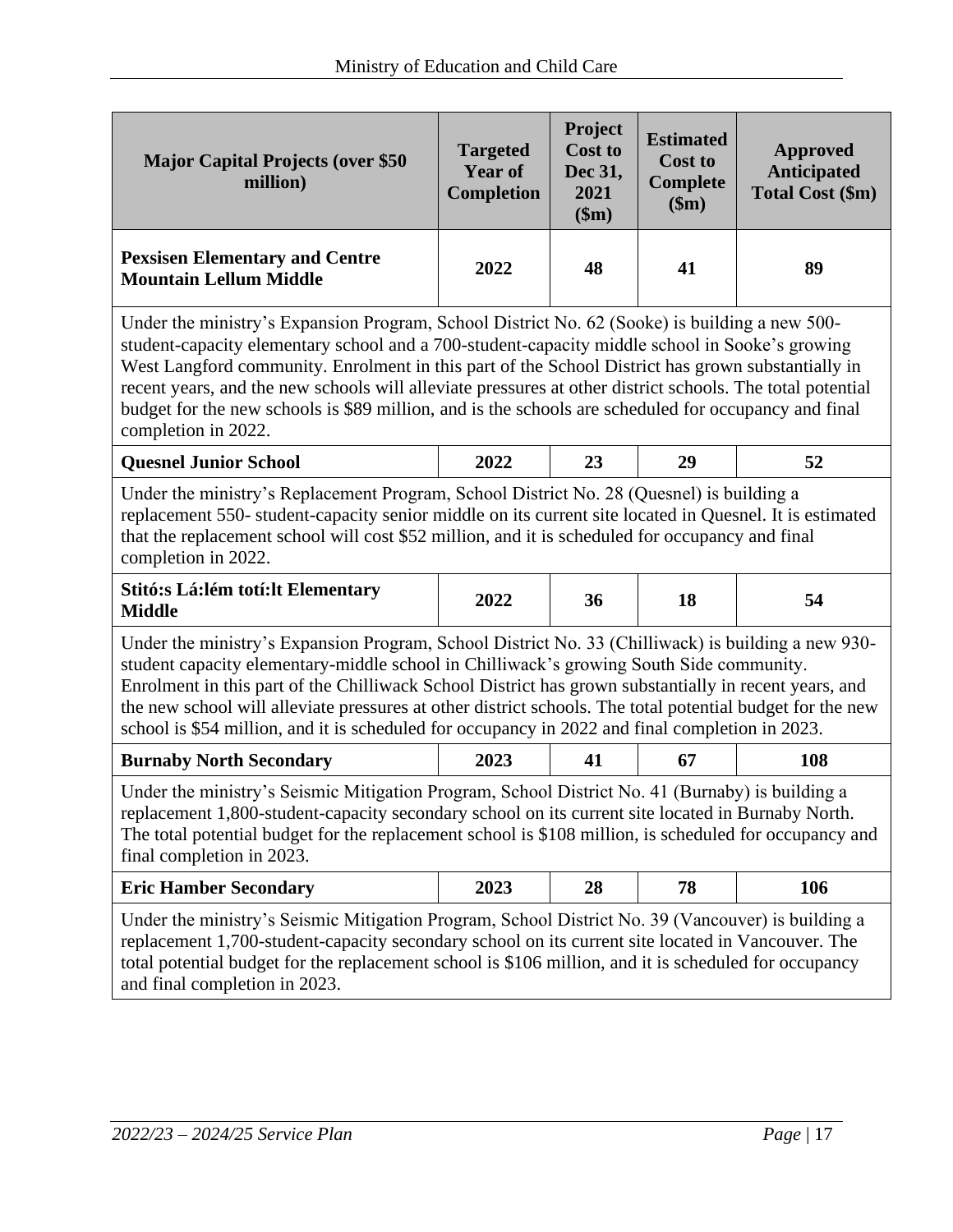| <b>Major Capital Projects (over \$50)</b><br>million)                                                                                                                                                                                                                                                                                                       | <b>Targeted</b><br><b>Year of</b><br><b>Completion</b> | Project<br><b>Cost to</b><br>Dec 31,<br>2021<br>\$m\$ | <b>Estimated</b><br><b>Cost to</b><br><b>Complete</b><br>\$m\$ | Approved<br><b>Anticipated</b><br>Total Cost (\$m) |
|-------------------------------------------------------------------------------------------------------------------------------------------------------------------------------------------------------------------------------------------------------------------------------------------------------------------------------------------------------------|--------------------------------------------------------|-------------------------------------------------------|----------------------------------------------------------------|----------------------------------------------------|
| <b>Victoria High School</b>                                                                                                                                                                                                                                                                                                                                 | 2023                                                   | 33                                                    | 47                                                             | 80                                                 |
| Under the ministry's Seismic Mitigation Program, School District No. 61 (Greater Victoria) is<br>building a replacement 1000-student-capacity high school on its current site located in Greater<br>Victoria. The total potential budget for the replacement school is \$80 million, and it is scheduled for<br>occupancy and final completion in 2023.     |                                                        |                                                       |                                                                |                                                    |
| <b>Cowichan Secondary</b>                                                                                                                                                                                                                                                                                                                                   | 2024                                                   | 7                                                     | 79                                                             | 86                                                 |
| Under the ministry's Seismic Mitigation Program, School District No. 79 (Cowichan Valley) is<br>building a replacement 1100-student-capacity secondary school on its current site, located in<br>Cowichan Valley. The total potential budget for the replacement school is \$86 million, and it is<br>scheduled for occupancy and final completion in 2024. |                                                        |                                                       |                                                                |                                                    |